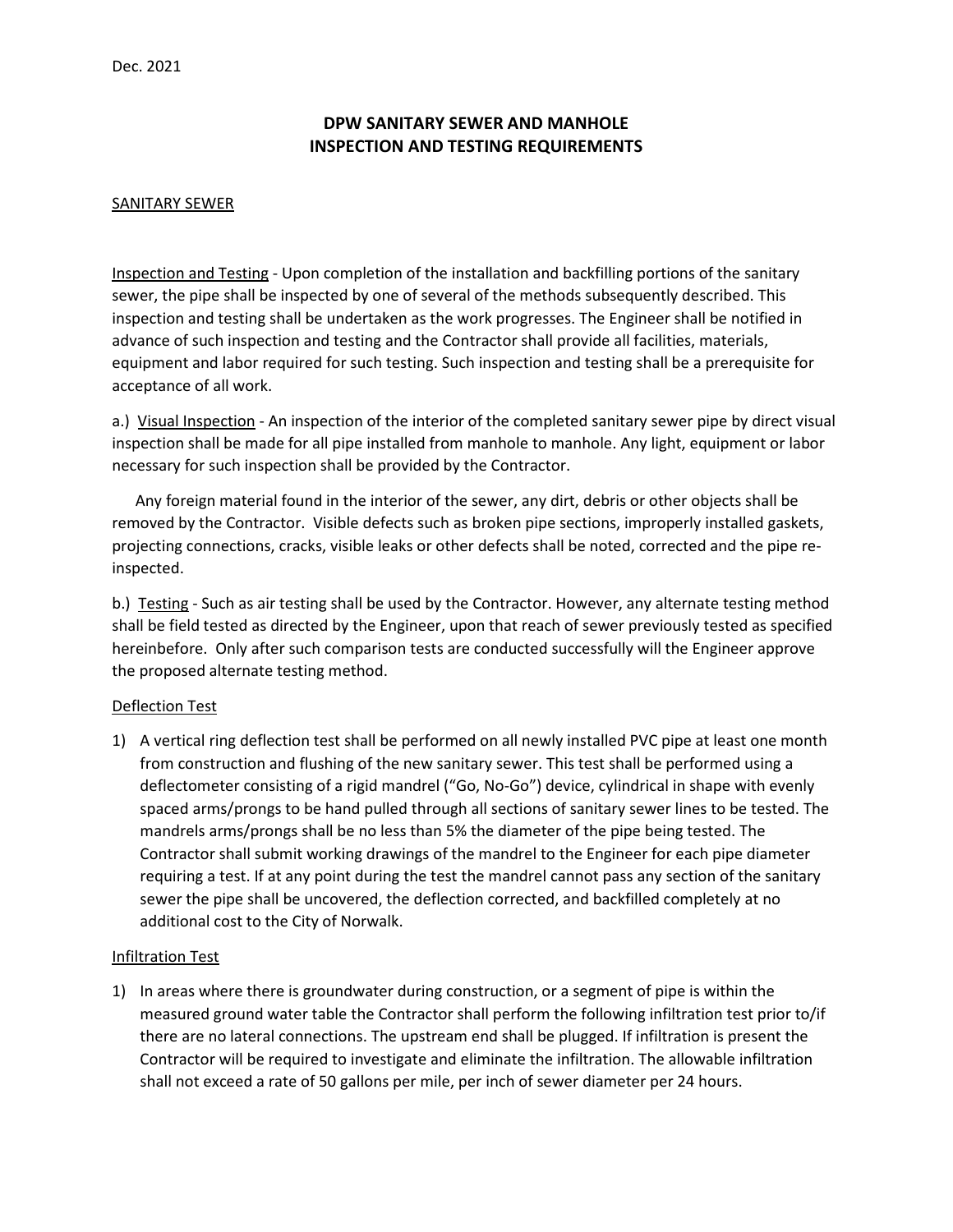# Force Main Testing

1) All force mains shall be tested in accordance with the latest revision of the Hydrostatic Testing Requirements from AWWA C600, "Installation of Ductile-Iron Mains and Their Appurtenances".

# Procedure for Air Pressure Testing Sanitary Sewer Pipe

All gravity sewers shall be tested in the procedure described within this section and within their applicable ASTM standard.

- a. Concrete Pipe (RCP) sewer lines shall follow the latest revision of ASTM C 924, Standard Practice for Testing Concrete Pipe Sewer Lines by Low-Pressure Air Test Method.
- b. PVC Pipe (PVC) sewer lines shall follow the latest revision of ASTM F 1417, Standard Practice for Installation Acceptance of Plastic Non-pressure Sewer Lines Using Low-Pressure Air.
- c. Vitrified Clay Pipe (VCP) sewer lines shall follow the latest revision of ASTM C 828, Standard Test Method for Low-Pressure Air Test of Vitrified Clay Pipe Lines.
- d. All Cast Iron Pipe (CI) and Ductile Iron Pipe (DI or DIP) gravity sewer lines shall be tested using the latest revision of ASTM F 1471, Standard Practice for Installation Acceptance of Plastic Non-pressure Sewer Lines Using Low-Pressure Air.

1.) Test is conducted between two (2) consecutive manholes, as directed by the Engineer.

2.) The test section of the sewer line is plugged at each end. One of the plugs used at the manhole must be tapped and equipped for the air inlet connection for filling the line from the air compressor.

3.) All service laterals, stubs and fittings into the sewer test section should be properly capped or plugged, and carefully braced against the internal pressure to prevent air leakage by slippage and blowouts.

4.) Connect air hole to tapped plug selected for the air inlet. Then connect the other end of the air hose to the portable air control equipment which consists of valves and pressure gages used to control:

- 1. The air entry rate to the sewer test section.
- 2. To monitor the air pressure in the pipe line.

More specifically, the air control equipment includes a shut-off valve, pressure regulating valve, pressure reduction valve and a monitoring pressure gate having a pressure range from 0 to 5 psi. The gage should have minimum divisions of 0.10 psi and an accuracy of + 0.04 psi.

5.) Connect another air hose between the air compressor (or other source of compressed air) and the air control equipment. This completes the test equipment set-up and the test operations may commence.

6.) Supply air to the test section slowly, filling the pipe line until a constant pressure of 3.5 psig is maintained. The air pressure must be regulated to prevent the pressure inside the pipe from exceeding 5.0 psig.

7.) When constant pressure of 3.5 psig is reached, throttle the air supply to maintain the internal pressure above 3.0 psig for at least 5 minutes. This time permits the temperature of the entering air to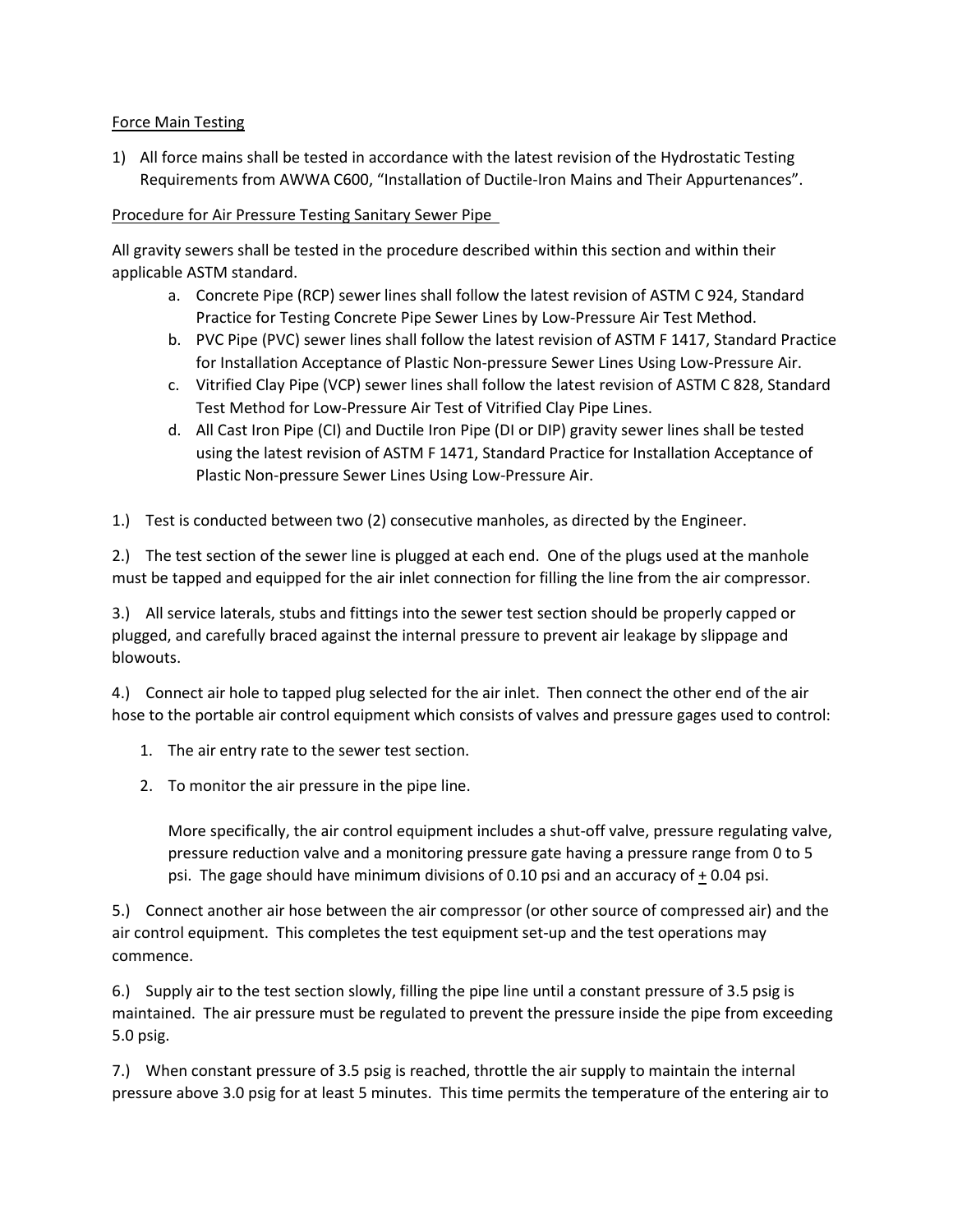equalize with the temperature of the pipe wall. During this stabilization period, it is advisable to check all capped and plugged fittings with a soap solution to detect any leakage at these connections.

If leakage is detected at any cap or plug, release the pressure in the line and tighten all leaky caps and plugs. Then start the test operation again by supplying air. When it is necessary to bleed off the air to tighten or repair a faulty plug, a new 5-minute interval must be allowed after the pipe line has been refilled.

8.) After the stabilization period, adjust the air pressure to 3.5 psig and shut off or disconnect the air supply. Observe the gage until the air pressure reaches 3.0 psig. At 3.0 psig, commence timing with a stop watch which is allowed to run until the line pressure drops to 2.5 psig at which time the stop watch is stopped. The time required as shown on the stop watch for a pressure loss of 0.5 psig is used to compute the air loss.

9.) If the time, in minutes and seconds, for the air pressure to dop from 3.0 to 2.5 psig is greater than that in Table 1 below for the designated pipe size, the section undergoing test shall have passed and shall be presumed to be free of defects. The test may be discontinued at that time.

10.) If the time, in minutes and seconds, for the 0.5 psig drop is less than that shown in Table 1 below for the designated pipe size, the section of pipe shall not have passed the test; therefore, adequate repairs must be made and the line retested.

- 1. Pipe sizes with their respective Recommended Minimum Times, in Minutes and Seconds, for Acceptance by the Air Test Method.
- 2. For eight (8) inch and smaller pipe, only: if, during the 5-minute saturation period, pressure drops less than 0.5 psig after the initial pressurization and air is not added, the pipe section undergoing tests shall have passed.
- 3. Multi Pipe Sizes: When the sewer line undergoing test is 8" or larger diameter pipe and includes 4" or 6" laterals, the figures in Table 1 below for uniform sewer main sizes will not give reliable or accurate criteria for the test. Where multi-pipe sizes are to undergo the air test, the engineer can compute the "average" size in inches which is then multiplied by 38.2 seconds. The results will give the minimum time in seconds acceptable for a pressure drop of 0.5 psig for the "average" diameter pipe.

# **TABLE 1**

# **Time Requirements For Air Testing**

| PIPE SIZE | <b>TIME</b> |      |
|-----------|-------------|------|
| (INCHES)  | MIN.        | SEC. |
| 4         | _           | 32   |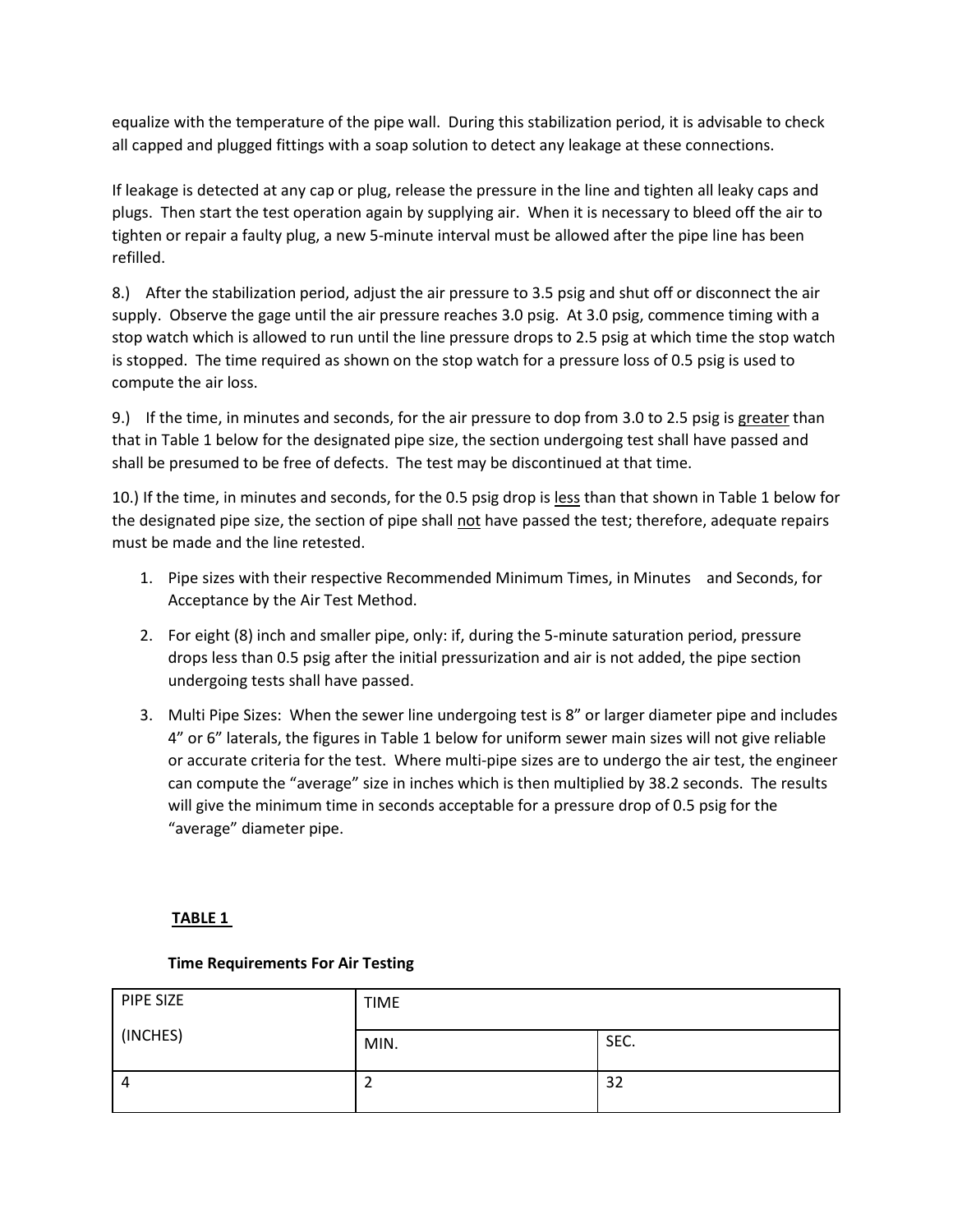| $\overline{6}$ | $\overline{3}$   | 50     |
|----------------|------------------|--------|
| $\,8\,$        | 5                | 06     |
| $10\,$         | $\boldsymbol{6}$ | $22\,$ |
| 12             | $\overline{7}$   | 39     |
| $14\,$         | 8                | 56     |
| 15             | 9                | 35     |
| $16\,$         | $10\,$           | $12\,$ |
| 18             | $11\,$           | 34     |
| $20\,$         | $12\,$           | 45     |
| $21\,$         | 13               | $30\,$ |

(For larger diameter pipe use the following: Minimum time in seconds = 462 x pipe diameter in ft.)

d.) Inspection by Closed Circuit TV Camera - Shall be made on the completely installed, backfilled and Infiltration/exfiltration tested sanitary sewers, and shall be required for final acceptance.

Inspection shall be performed by a NASSCO Pipeline Assessment Certification Program (PACP) certified operator and shall meet the coding and reporting standards and guidelines as set by PACP. All report annotations, pipe conditions and pipe defects shall be documented in accordance with PACP guidelines.

The Contractor shall use the current industry standards for their video camera and production formatting.

The Contractor shall submit the final product with the current industry standard operating software that is able to be used by the City of Norwalk.

General Reporting Requirements:

- Audio shall be free from electrical interference and background noise to clearly identify the oral report.
- **Each segment (manhole to manhole) shall have the following information clearly identified** when finalized and within each video: Project title, City of Norwalk by name, time of day, map number, manhole to manhole pipe section, pipe material, sewer diameter and length, compass direction of viewing, direction of camera's travel, pipe depth, and operator's name.
- The speed of travel shall be no faster than 30 feet per minute.
- An accurate distance gauge (feet) shall be shown during the inspection to clearly identify important features in the sanitary sewer.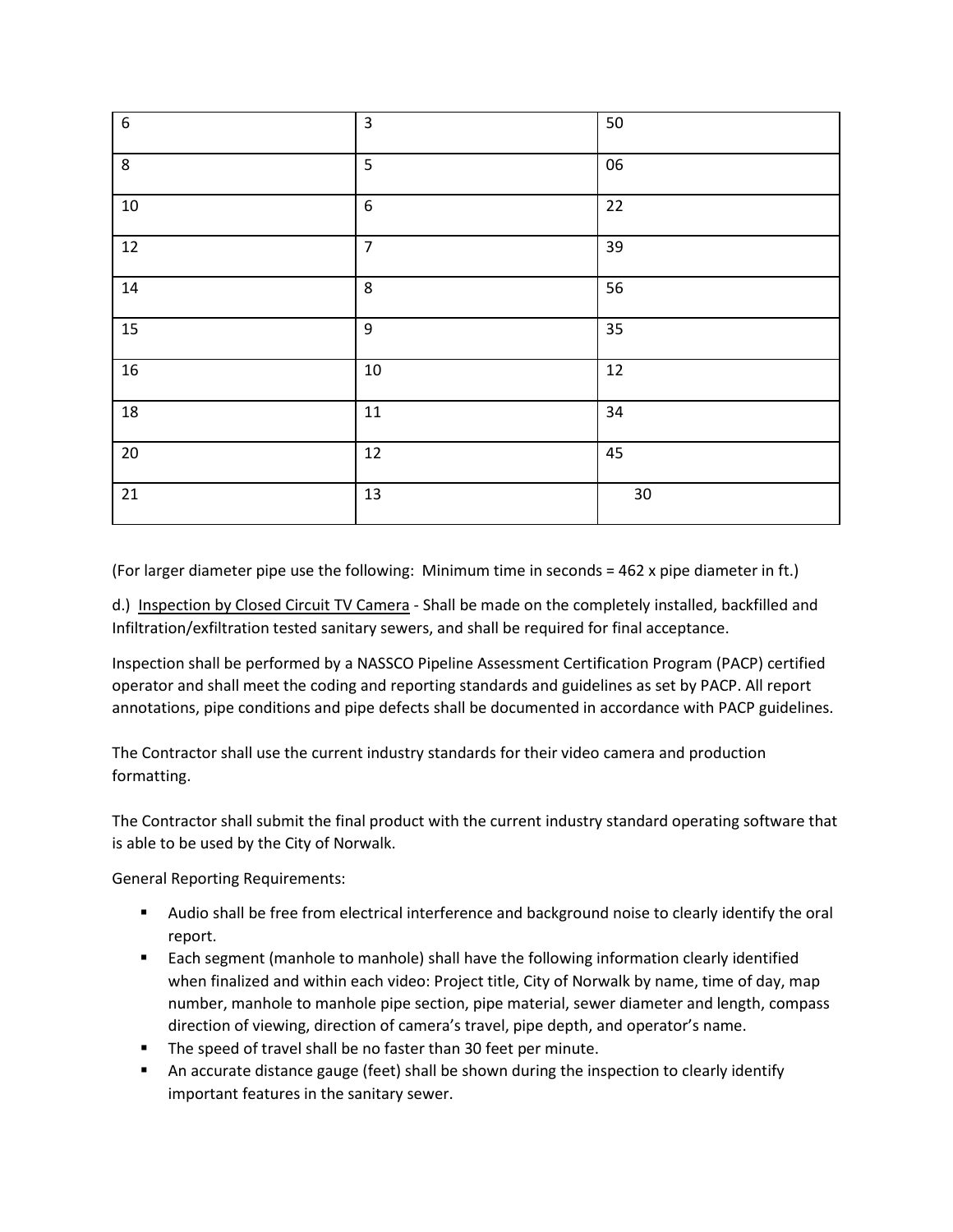- **Each joint or any abnormal feature shall be stopped at and inspected with a pan and tilt when** appropriate.
- Every lateral connection should be stopped at and viewed with a pan and tilt viewing as far into the lateral as possible.
- All manholes shall be panned with the video camera and visually inspected.
- **All important features shall be identified by audio and on the PACP log.**

Major Test by Sections - After any such section has been tested, the Engineer may, at his discretion, permit capped connections to be made with this section of sewers by other parties; said sections may not be put in service until all sewers contemplated under this Contract have been completed and tested unless specifically waived by the City.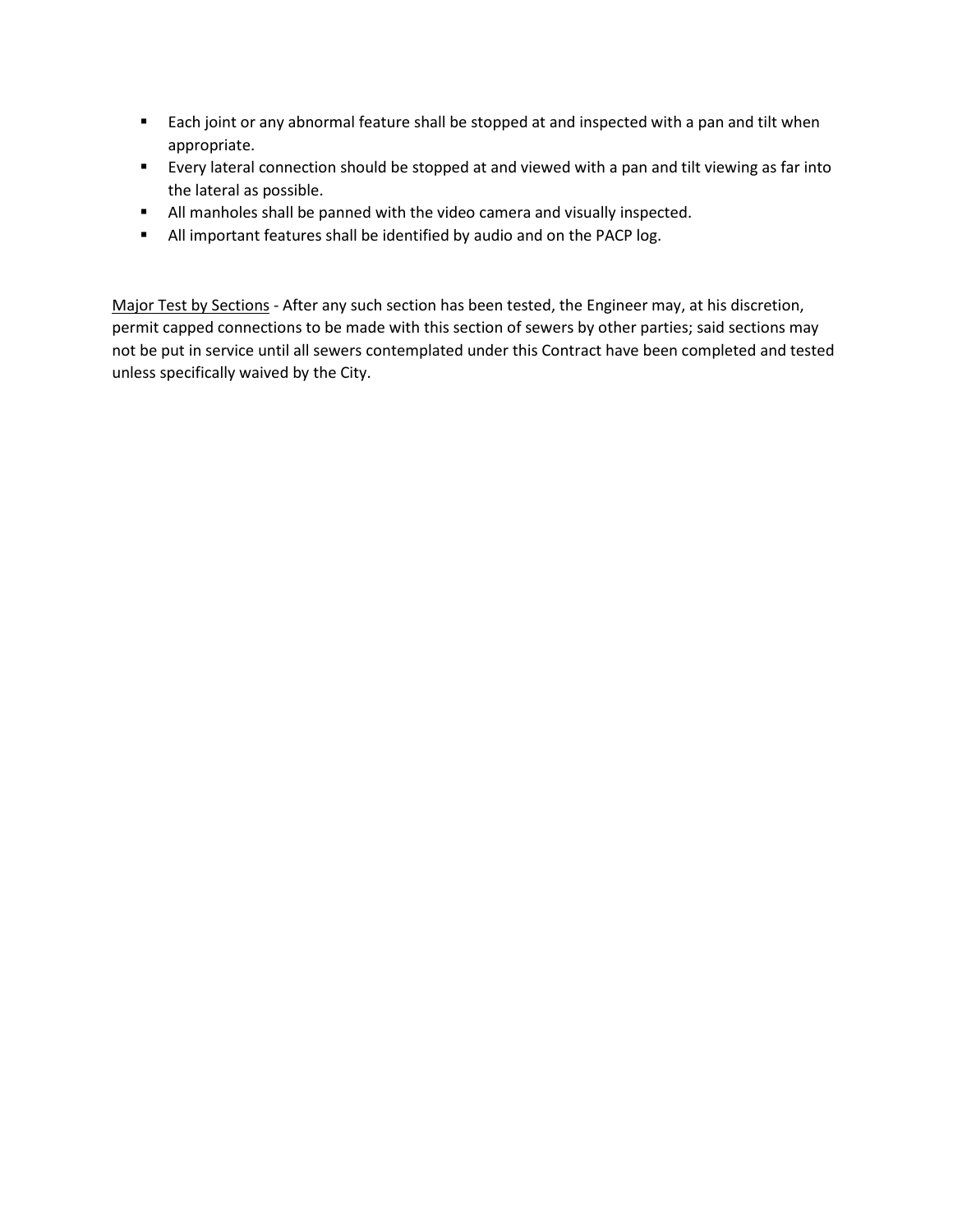#### MANHOLE

# 1. General:

- 1. After the gravity sewers and manholes have been installed and backfilled, the manholes shall be tested for leakage.
- 2. The Contractor may select water testing or vacuum testing as specified below. However, the City holds the right that the Engineer can direct to use the Vacuum Test if the test and results for the Water Test are not satisfactory.
- 2. Test Procedure (Utilizing a Vacuum Test):
	- 1. All lines entering and leaving each manhole shall be plugged and plugs securely braced to prevent the vacuum from pulling the plugs out of the pipe. The vacuum test shall be performed after the manhole frame and cover are installed. Lift holes shall be plugged with a non-shrinking mortar. Provide all the necessary hardware to perform the vacuum test as manufactured by NPC systems, Inc., Milford, NH or approved equals. With the vacuum testing equipment in place proceed with the following:
		- 1. Inflate the compression band to effect a seal between the vacuum base and the manhole.
		- 2. Connect the vacuum pump to the outlet port with the valve open.
		- 3. Draw a vacuum of 10 inches of Hg.
		- 4. Close the valve.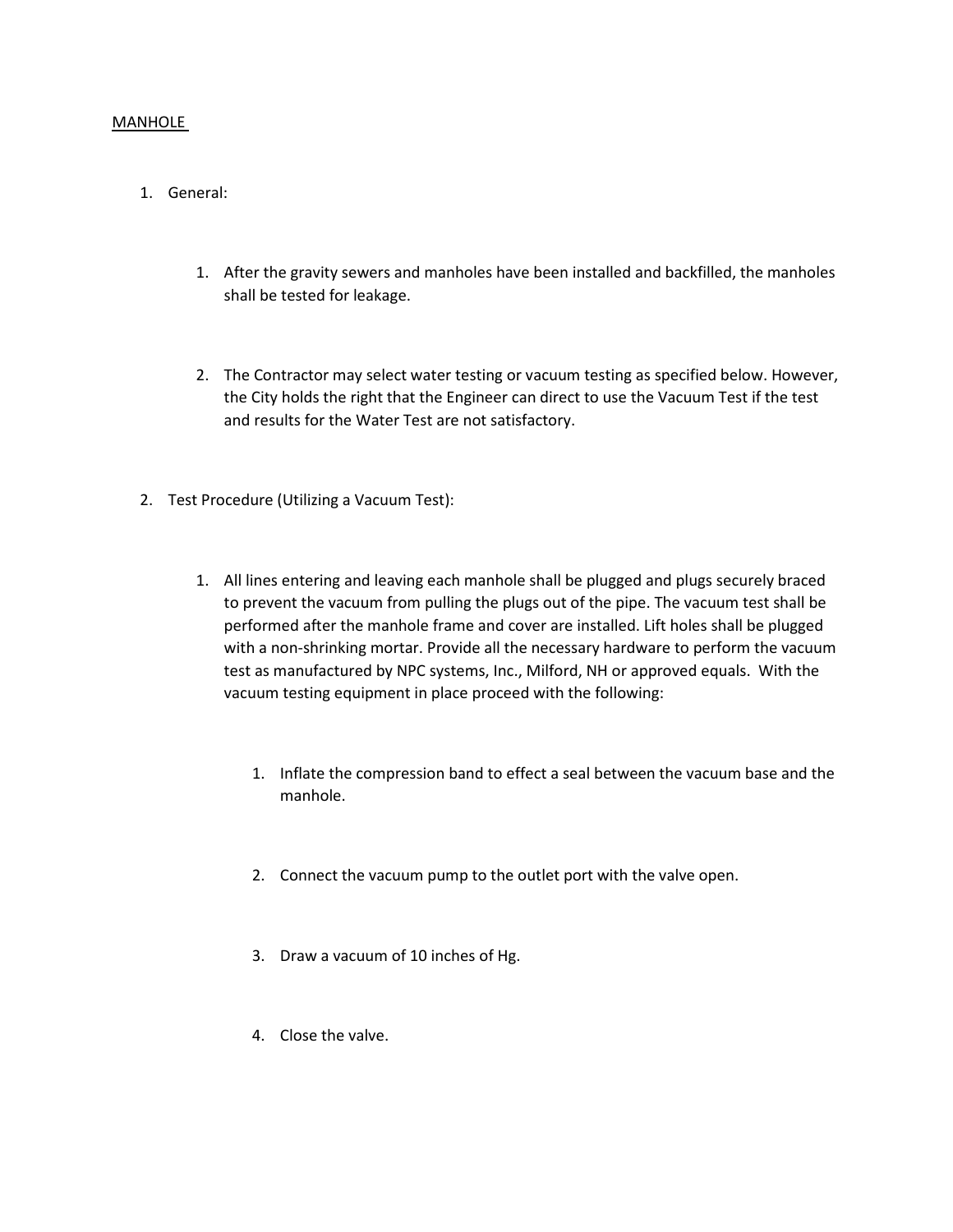2. A manhole will be considered acceptable if it takes more than 60 seconds for a 48-inch, 75 seconds for a 60-inch and 90 seconds for a 72-inch diameter manhole for the vacuum to drop from 10-inch of Hg to 9-inch of Hg. regardless of depth.

The Vacuum test shall follow the procedure currently depicted in this section as well as fulfill the requirements set forth in ASTM C1244, Standard Test Method for Concrete Sewer Manholes by the Negative Air Pressure (Vacuum) Test Prior to Backfill.

- 3. Alternate Test Procedure (Utilizing Water)
	- 1. All sewers entering and leaving each manhole shall be plugged. Those manholes which are constructed in a high ground water table location shall be allowed to remain plugged for a period of not less than four (4) hours, after which the quantity of inward leakage accumulation shall be measured by bailing and measuring and/or computation against depth of water and diameter of the manhole. Those manholes constructed above the ground water table shall be filled with water to the top of the cast iron frame and allowed to stand until the walls are well soaked. The manhole shall then be refilled to the full or overflow point and remain undisturbed for a period of not less than four (4) hours. The loss of water shall be measured by refilling to the top with a premeasured quantity of water and/or computation against depth of water loss and diameter of the manhole.
	- 2. Gain or loss by the respective methods shall not exceed the following:
		- 1. 0.02 gal. per hour, per vertical ft. of depth in top section.
		- 2. 0.03 gal. per hour, per vertical ft. of depth in a cone section.
		- 3. 0.04 gal. per hour, per vertical ft. of depth in a 4 foot diameter barrel section.
		- 4. 0.05 gal. per hour, per vertical ft. of depth in a 5 foot diameter barrel section.